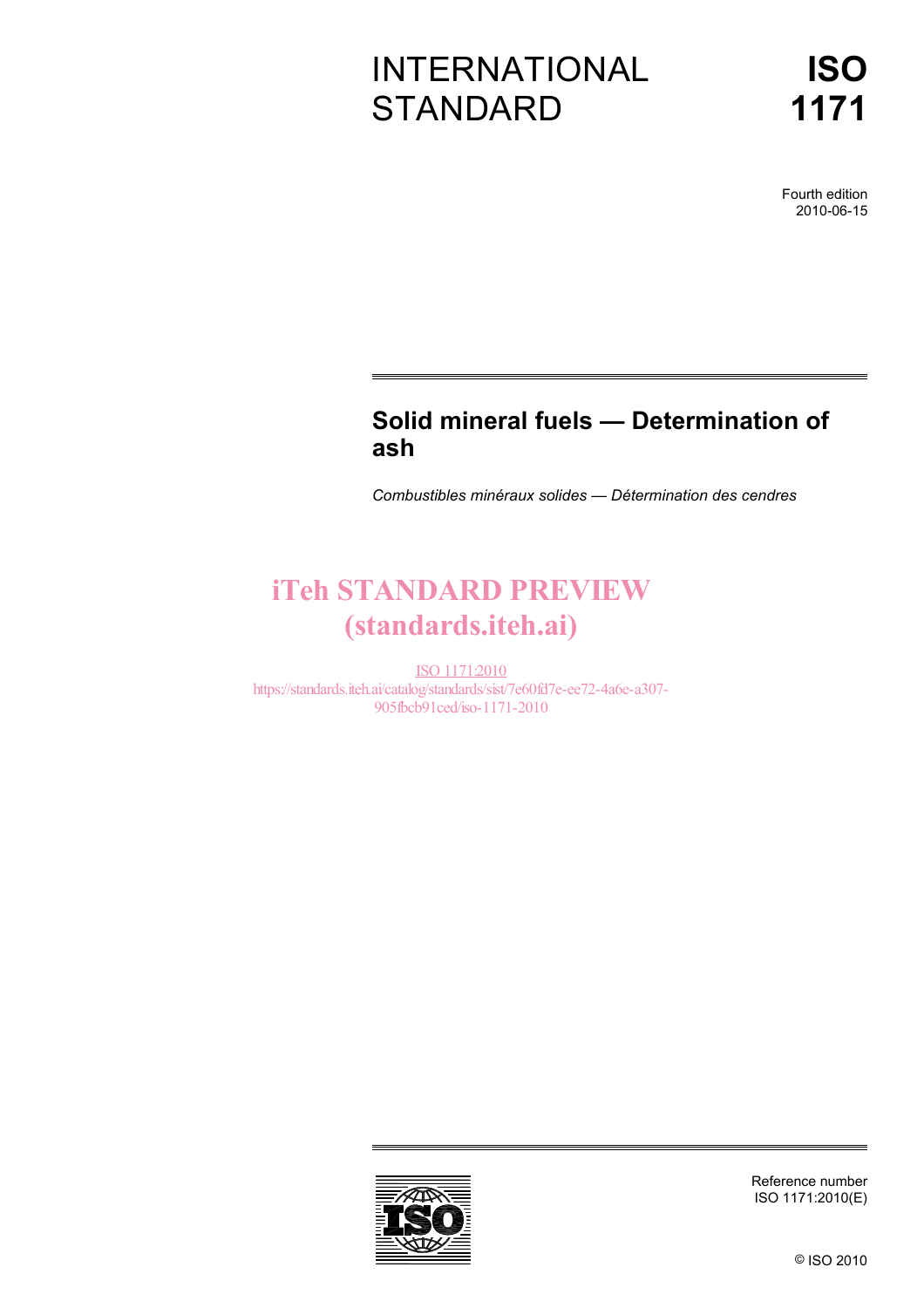#### **PDF disclaimer**

This PDF file may contain embedded typefaces. In accordance with Adobe's licensing policy, this file may be printed or viewed but shall not be edited unless the typefaces which are embedded are licensed to and installed on the computer performing the editing. In downloading this file, parties accept therein the responsibility of not infringing Adobe's licensing policy. The ISO Central Secretariat accepts no liability in this area.

Adobe is a trademark of Adobe Systems Incorporated.

Details of the software products used to create this PDF file can be found in the General Info relative to the file; the PDF-creation parameters were optimized for printing. Every care has been taken to ensure that the file is suitable for use by ISO member bodies. In the unlikely event that a problem relating to it is found, please inform the Central Secretariat at the address given below.

## iTeh STANDARD PREVIEW (standards.iteh.ai)

ISO 1171:2010 https://standards.iteh.ai/catalog/standards/sist/7e60fd7e-ee72-4a6e-a307- 905fbcb91ced/iso-1171-2010



#### **COPYRIGHT PROTECTED DOCUMENT**

#### © ISO 2010

All rights reserved. Unless otherwise specified, no part of this publication may be reproduced or utilized in any form or by any means, electronic or mechanical, including photocopying and microfilm, without permission in writing from either ISO at the address below or ISO's member body in the country of the requester.

ISO copyright office Case postale 56 • CH-1211 Geneva 20 Tel. + 41 22 749 01 11 Fax + 41 22 749 09 47 E-mail copyright@iso.org Web www.iso.org

Published in Switzerland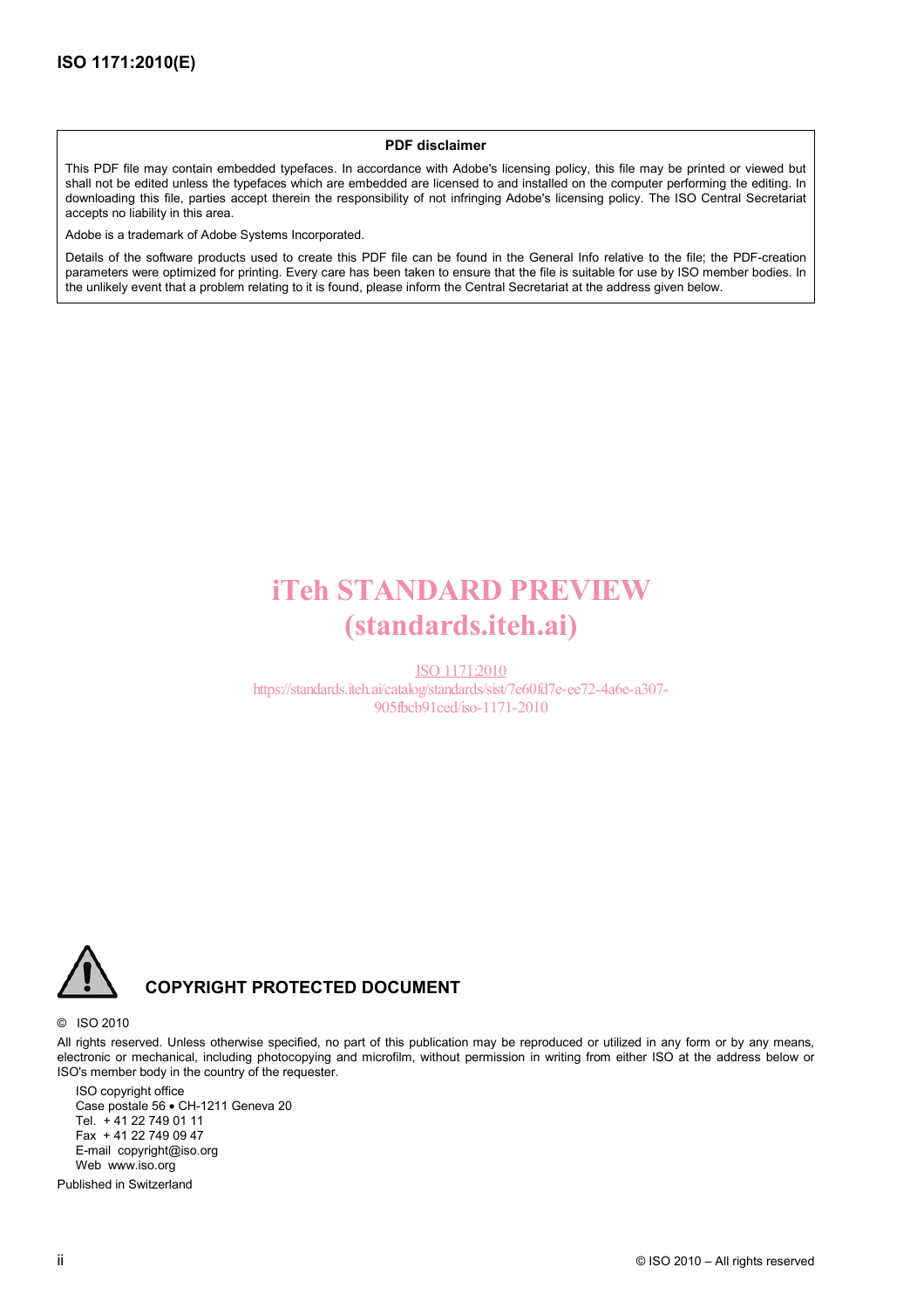### **Contents**

Page

| 1                       |  |  |  |
|-------------------------|--|--|--|
| $\overline{2}$          |  |  |  |
| $\overline{3}$          |  |  |  |
| $\overline{\mathbf{4}}$ |  |  |  |
| 5                       |  |  |  |
| 6                       |  |  |  |
| $\overline{7}$          |  |  |  |
| 8                       |  |  |  |
|                         |  |  |  |

## **iTeh STANDARD PREVIEW** (standards.iteh.ai)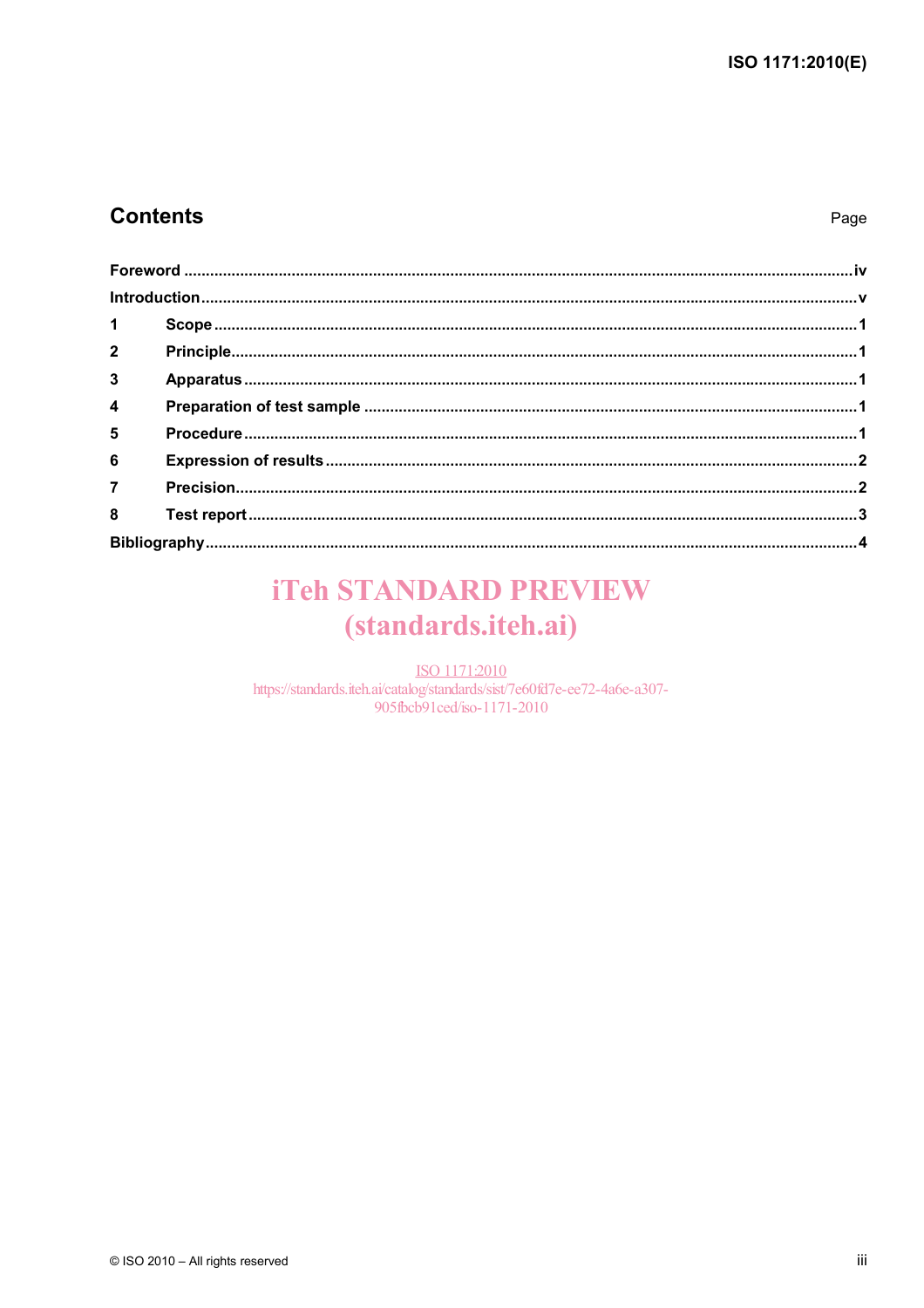### **Foreword**

ISO (the International Organization for Standardization) is a worldwide federation of national standards bodies (ISO member bodies). The work of preparing International Standards is normally carried out through ISO technical committees. Each member body interested in a subject for which a technical committee has been established has the right to be represented on that committee. International organizations, governmental and non-governmental, in liaison with ISO, also take part in the work. ISO collaborates closely with the International Electrotechnical Commission (IEC) on all matters of electrotechnical standardization.

International Standards are drafted in accordance with the rules given in the ISO/IEC Directives, Part 2.

The main task of technical committees is to prepare International Standards. Draft International Standards adopted by the technical committees are circulated to the member bodies for voting. Publication as an International Standard requires approval by at least 75 % of the member bodies casting a vote.

Attention is drawn to the possibility that some of the elements of this document may be the subject of patent rights. ISO shall not be held responsible for identifying any or all such patent rights.

ISO 562 was prepared by Technical Committee ISO/TC 27, *Solid mineral fuels*, Subcommittee SC 5, *Methods of analysis*.

This fourth edition cancels and replaces the third edition (ISO 1171:1997), of which it constitutes a minor revision. (It also incorporates the Technical corrigendum ISO 1171:1997/Gor.1:1998.)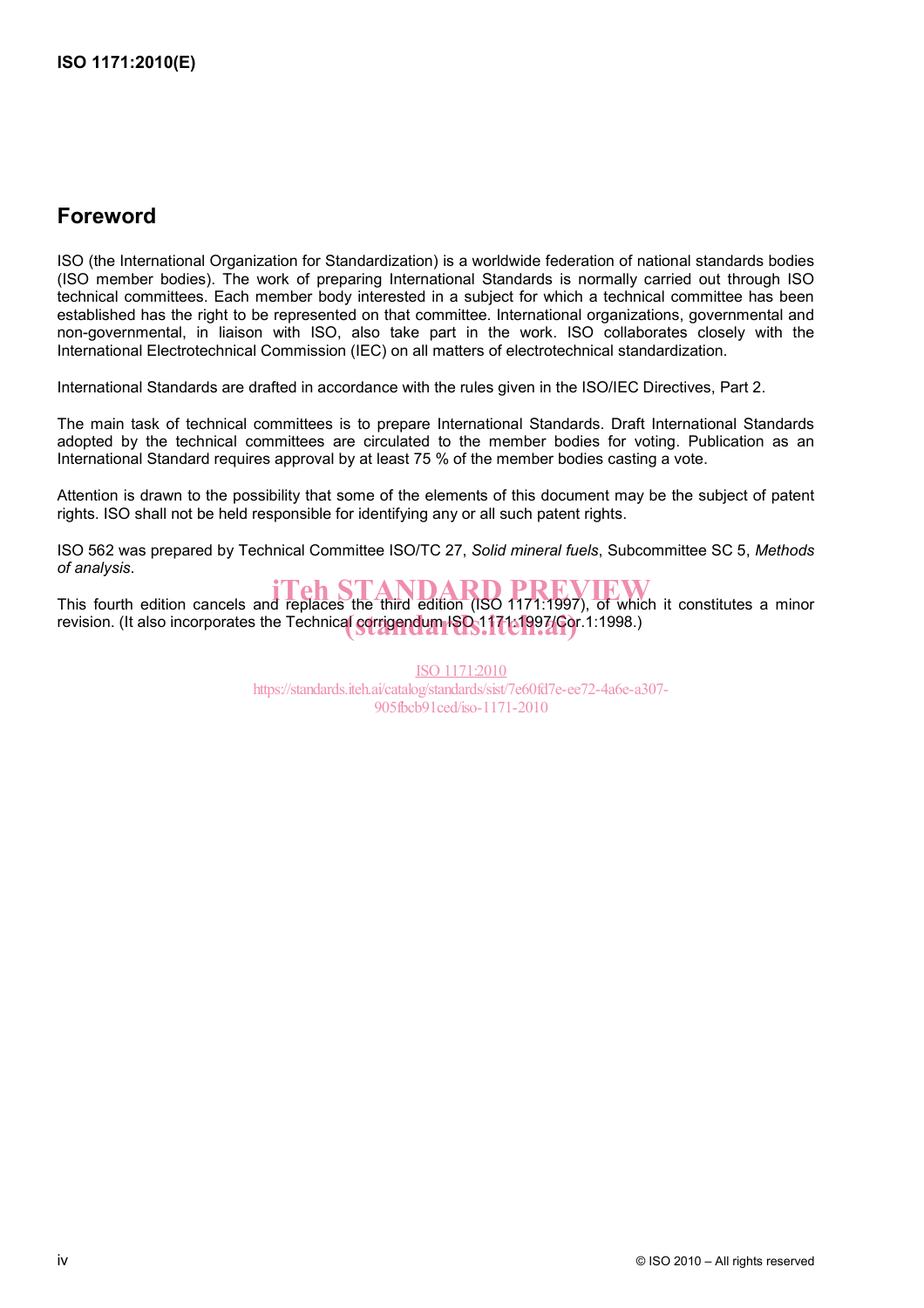### **Introduction**

The ash remaining after coal or coke has been incinerated in air is derived from inorganic complexes present in the original coal substance and from associated mineral matter. Therefore, the result of the determination is "ash" and not "ash content" as coal does not contain any ash.

The amount of sulfur retained in the ash is in part dependent on the conditions of ashing and, in order to obtain values for the ash on a comparable basis, it is necessary to adhere strictly to the conditions specified.

## iTeh STANDARD PREVIEW (standards.iteh.ai)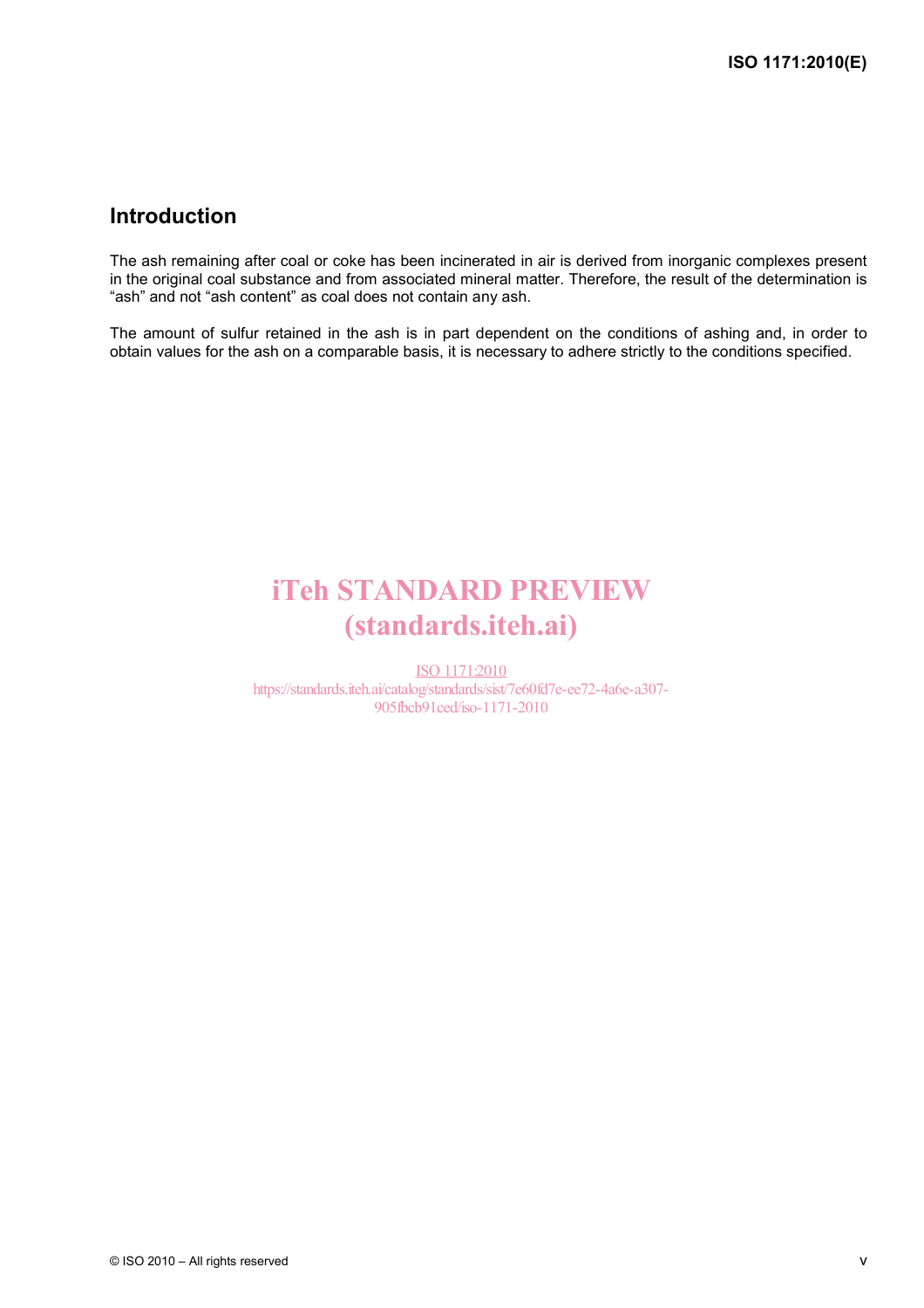## iTeh STANDARD PREVIEW (standards.iteh.ai)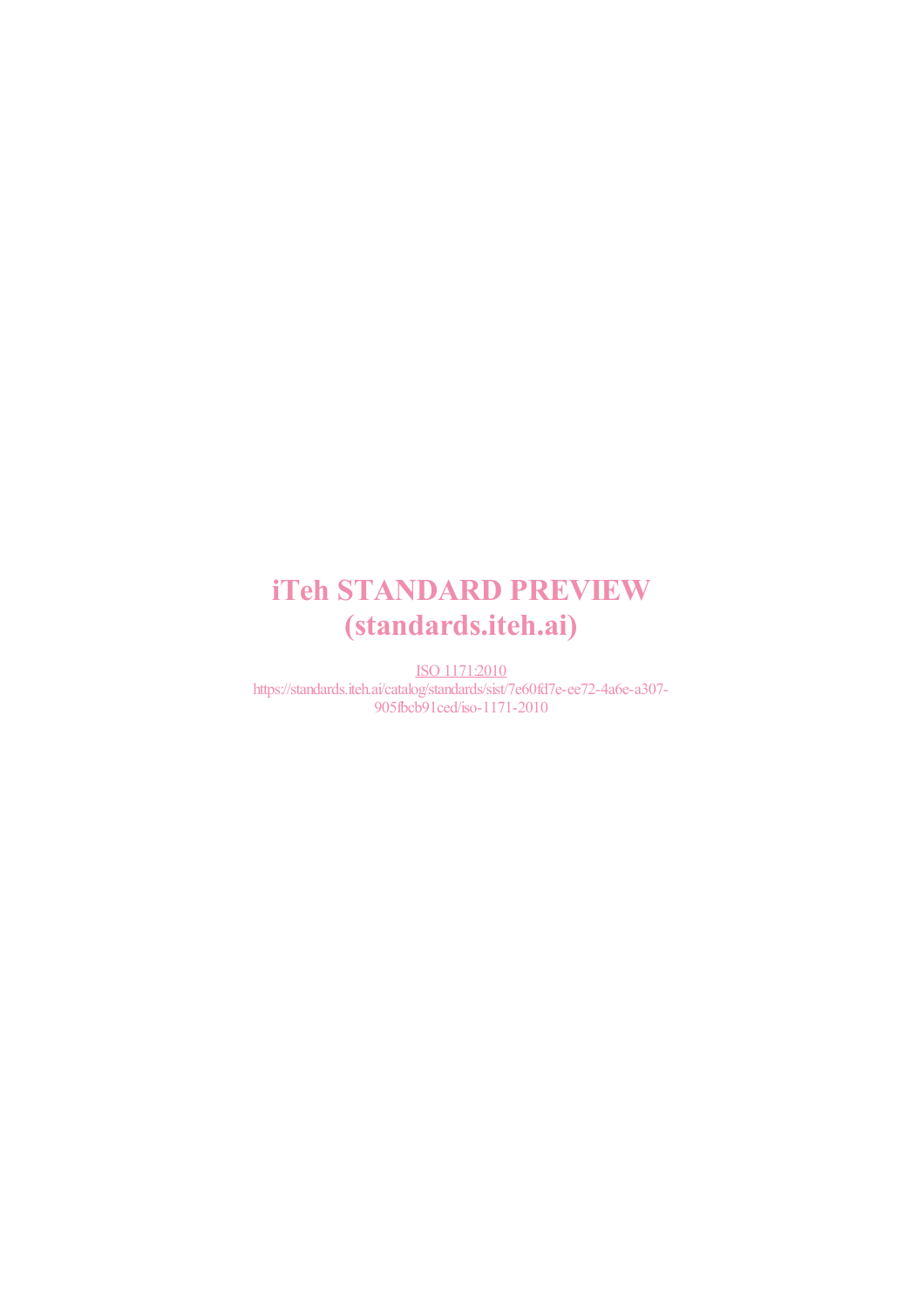### **Solid mineral fuels — Determination of ash**

#### **1 Scope**

This International Standard specifies a method for the determination of the ash of all solid mineral fuels.

#### **2 Principle**

The test portion is heated in air at a specified rate up to a temperature of 815 °C  $\pm$  10 °C and maintained at this temperature until constant in mass.

The ash is calculated from the mass of the residue after incineration.

#### **3 Apparatus**

## **3.1 Balance**, capable of weighing to the nearest 0,1 mg. PREVIEW

**3.2 Furnace**, capable of giving a zone of substantially uniform temperature at the levels required by the procedure and reaching these levels in the specified times.

The ventilation through the furnace shall be such as to give five to ten air changes per minute. https://standards.iteh.ai/catalog/standards/sist/7e60fd7e-ee72-4a6e-a307-

NOTE The number of air changes per minute can be assessed by the measurement of the air flow in the furnace flue with a pitot-static tube and a suitable manometer.

Alternatively, two furnaces may be used, one capable of achieving an adequate zone at a uniform temperature of approximately 500 °C and the second capable of maintaining a temperature of 815 °C  $\pm$  10 °C.

**3.3 Dish**, of silica, porcelain or platinum, 8 mm to 15 mm deep, of such a size that the sample loading does not exceed 0,15 g/cm2 for coal and 0,10 g/cm2 for coke.

**3.4 Plate**, for use with coke samples, made from silica or heat-resistant steel, 6 mm thick and of such a size as to be an easy sliding fit into the furnace (3.2).

**3.5 Desiccator** or **other closed container**.

#### **4 Preparation of test sample**

The coal or coke used for the determination of ash is the general analysis test sample (ground to pass a sieve of 212 µm aperture).

The sample shall be well mixed and in moisture equilibrium with the laboratory atmosphere.

#### **5 Procedure**

Weigh to the nearest 0,1 mg, the clean, dry dish (3.3) (see next paragraph), spread approximately 1 g of the sample (Clause 4) evenly in the dish and reweigh.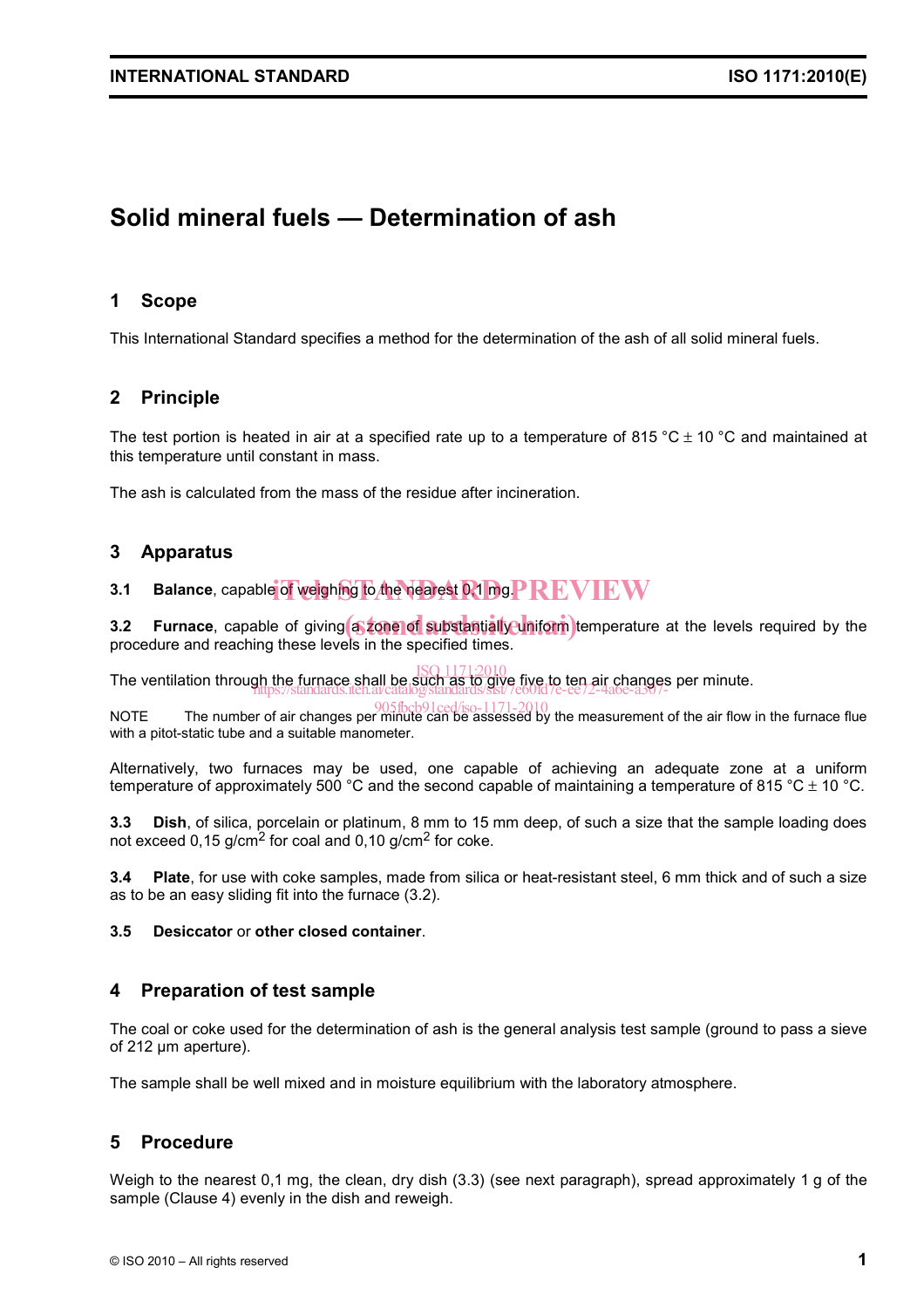If a silica or porcelain dish is used, before its initial mass is determined, it should be heated to 815 °C  $\pm$  10 °C, maintained at this temperature for 15 min and then cooled under conditions specified for the actual determination.

Insert the dish in the furnace (3.2) at room temperature. Raise the furnace temperature evenly to 500 °C over a period of 60 min and hold at this temperature for 30 min. For brown coals, a holding period of 60 min at 500 °C is necessary.

Continue heating to 815 °C  $\pm$  10 °C in the same furnace or, alternatively, transfer the dish to a second furnace, previously heated to 815 °C  $\pm$  10 °C. (See 3.2, last paragraph). Maintain this temperature for at least 60 min.

Alternatively for coke, the dish placed on the plate (3.4) may be inserted directly in a furnace at 815 °C  $\pm$  10 °C. Maintain at this temperature for at least 60 min.

When the incineration period is complete, remove the dish from the furnace and allow to cool on a thick metal plate for 10 min. At the end of the 10 min cooling period, transfer the dish to a desiccator or other closed container without desiccant and allow to cool to room temperature. When cool, weigh to the nearest 0,1 mg.

The container may be flushed with dry gas in order to reduce the pick-up of moisture during cooling. In this case, the dish should be covered with a lid.

If there is any doubt that incineration is incomplete (e.g. unburned carbon particles are visible), reheat at 815 °C  $\pm$  10 °C for further 15 min periods until the change in mass does not exceed 1 mg.

### iTeh STANDARD PREVIEW

#### **6 Expression of results**

(standards.iteh.ai)

The ash, *A*, of the sample as analysed, expressed as a percentage mass fraction, is given by Equation (1):

 $3 - m_1$  $2 - m_1$  $A = \frac{m_3 - m_1}{m_2 - m_1} \times 100$  $=\frac{m_3 - m_1}{m_2 - m_1} \times 100$  https://standards.iteh.ai/catalog/standards/sist/7e60fd7e-ee72-4a6e-a307-<br>905fbcb91ced/iso-1171-2010 ISO 1171:2010 905fbcb91ced/iso-1171-2010

where

- $m_1$  is the mass, expressed in grams, of the empty dish;
- $m<sub>2</sub>$  is the mass, expressed in grams, of dish plus test portion;
- $m<sub>3</sub>$  is the mass, expressed in grams, of dish plus ash.

Report the result, as a mean of duplicate determinations, to the nearest 0,1 % mass fraction.

The results of the determination described in this International Standard are reported on the air-dried basis. Calculation of results to other bases is dealt with in ISO 1170.

#### **7 Precision**

#### **7.1 Repeatability limit**

The results of duplicate determinations (carried out over a short period of time, but not simultaneously) in the same laboratory by the same operator with the same apparatus on two representative portions taken from the same analysis sample, shall not differ by more than the values given in Table 1.